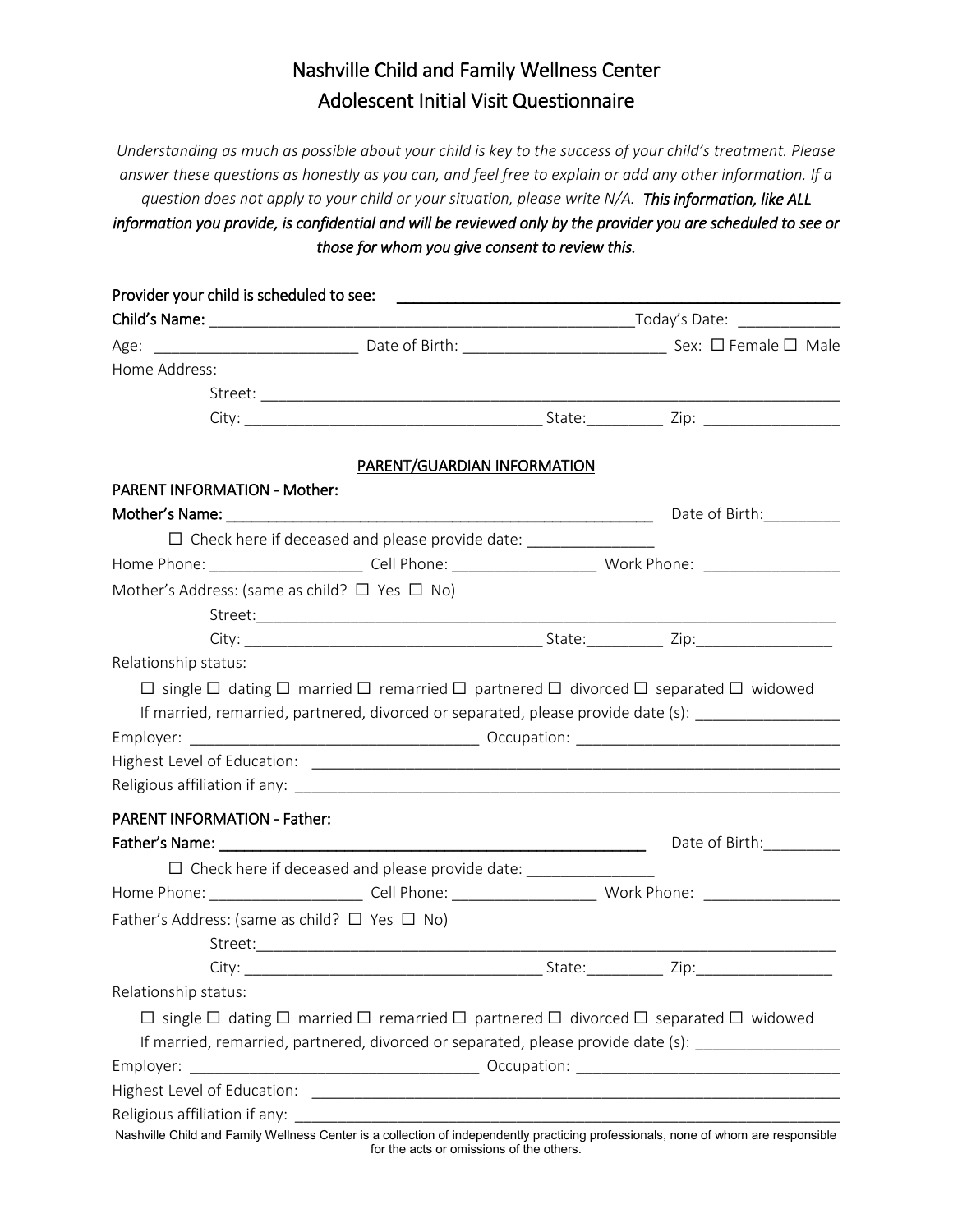## PARENT INFORMATION – STEP PARENT(S):

Are any step parents involved in your child's life?  $\Box$  No  $\Box$  Yes If yes: *If applicable*, what is Stepmother's name, age, and level of involvement in child's life?

*If applicable*, what is Stepfather's name, age, and level of involvement in child's life?

## LEGAL CUSTODY FOR MINORS

If your child is still a minor, please indicate who has legal custody: \_\_\_\_\_\_\_\_\_\_\_\_\_\_\_\_\_\_\_\_\_\_\_\_\_\_\_\_\_\_\_\_

## EMERGENCY AND OTHER CONTACT INFORMATION

| <b>Emergency Contact Name:</b> |             | Relationship to child: |  |
|--------------------------------|-------------|------------------------|--|
| Home Phone: I                  | Cell Phone: | Work Phone:            |  |

\_\_\_\_\_\_\_\_\_\_\_\_\_\_\_\_\_\_\_\_\_\_\_\_\_\_\_\_\_\_\_\_\_\_\_\_\_\_\_\_\_\_\_\_\_\_\_\_\_\_\_\_\_\_\_\_\_\_\_\_\_\_\_\_\_\_\_\_\_\_\_\_\_\_\_\_\_\_\_\_\_\_\_\_\_

\_\_\_\_\_\_\_\_\_\_\_\_\_\_\_\_\_\_\_\_\_\_\_\_\_\_\_\_\_\_\_\_\_\_\_\_\_\_\_\_\_\_\_\_\_\_\_\_\_\_\_\_\_\_\_\_\_\_\_\_\_\_\_\_\_\_\_\_\_\_\_\_\_\_\_\_\_\_\_\_\_\_\_\_\_

\_\_\_\_\_\_\_\_\_\_\_\_\_\_\_\_\_\_\_\_\_\_\_\_\_\_\_\_\_\_\_\_\_\_\_\_\_\_\_\_\_\_\_\_\_\_\_\_\_\_\_\_\_\_\_\_\_\_\_\_\_\_\_\_\_\_\_\_\_\_\_\_\_\_\_\_\_\_\_\_\_\_\_\_\_

## FAMILY INFORMATION

Please list the people in your child's primary home (include all individuals living with your child):

Language(s) spoken in home if not only English: \_\_\_\_\_\_\_\_\_\_\_\_\_\_\_\_\_\_\_\_\_\_\_\_\_\_\_\_\_\_\_\_

## EDUCATIONAL HISTORY:

| Schools Attended (list all from Kindergarten to current)                                                      |                 |                                                                                                                                    |  |
|---------------------------------------------------------------------------------------------------------------|-----------------|------------------------------------------------------------------------------------------------------------------------------------|--|
| School Name                                                                                                   | Grades Attended | Reason for Leaving School                                                                                                          |  |
|                                                                                                               |                 |                                                                                                                                    |  |
|                                                                                                               |                 |                                                                                                                                    |  |
|                                                                                                               |                 |                                                                                                                                    |  |
|                                                                                                               |                 |                                                                                                                                    |  |
|                                                                                                               |                 |                                                                                                                                    |  |
| Check the type of classes and/or school your child currently attends (check all that apply):                  |                 |                                                                                                                                    |  |
| $\Box$ Regular Education Class $\Box$ Alternative School $\Box$ Home School                                   |                 |                                                                                                                                    |  |
|                                                                                                               |                 | $\square$ Emotional/Behavioral Disorder Class $\quad \square$ Special Education Classes (specify type: $\hspace{2cm}$ )            |  |
|                                                                                                               |                 |                                                                                                                                    |  |
| Does your child have any learning difficulties, disabilities or special needs? $\Box$ No $\Box$ Yes           |                 |                                                                                                                                    |  |
|                                                                                                               |                 |                                                                                                                                    |  |
|                                                                                                               |                 |                                                                                                                                    |  |
|                                                                                                               |                 |                                                                                                                                    |  |
| Does your child have an IEP? $\Box$ No $\Box$ Yes If yes, describe: $\Box$ and the state of $\Box$ and $\Box$ |                 |                                                                                                                                    |  |
|                                                                                                               |                 | Nashville Child and Family Wellness Center is a collection of independently practicing professionals, none of whom are responsible |  |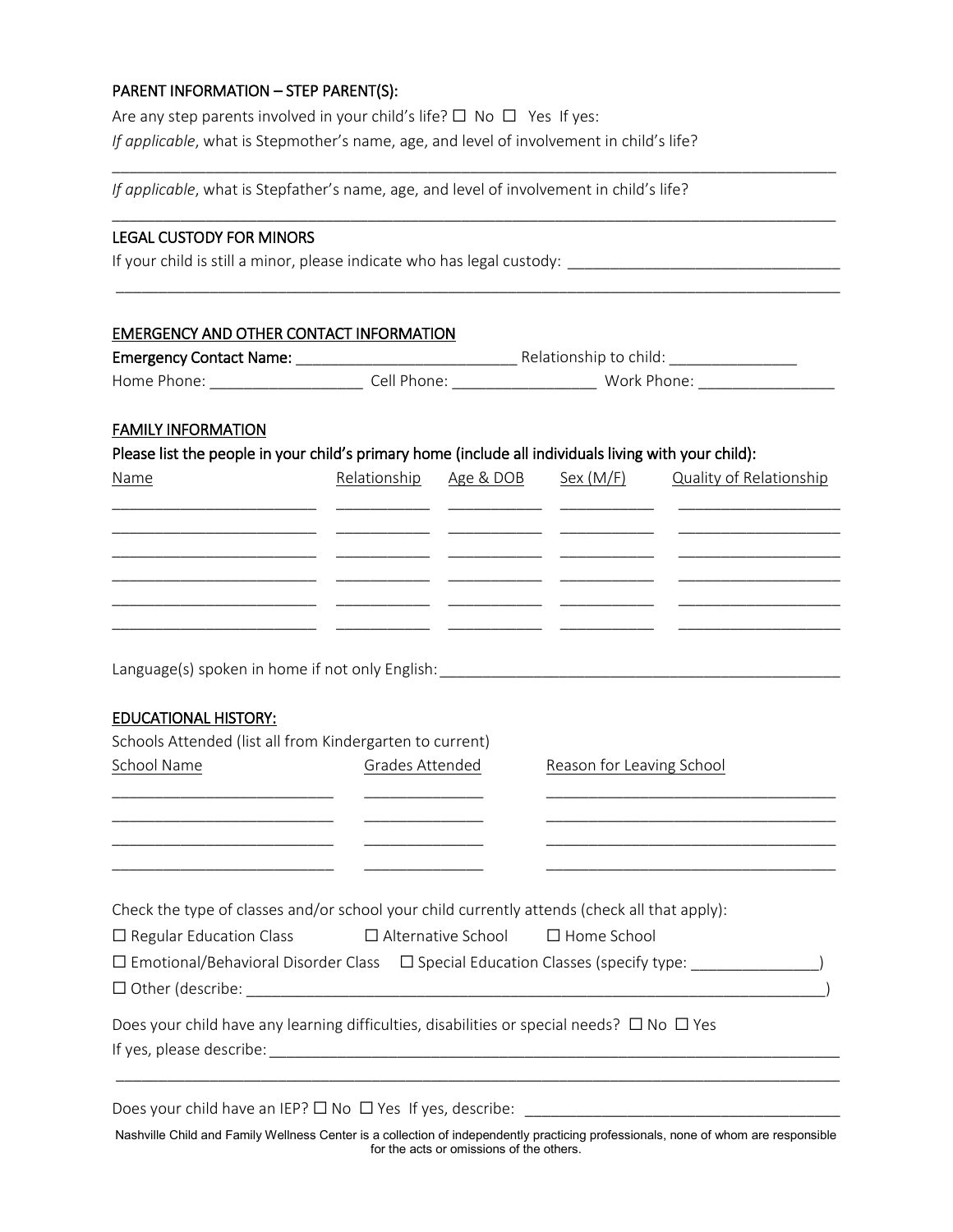|                   | Does your child receive any special services at school (i.e. speech therapy, tutoring)? $\Box$ No $\Box$ Yes |
|-------------------|--------------------------------------------------------------------------------------------------------------|
| If yes, describe: |                                                                                                              |

| Has your child ever repeated a grade? $\Box$ No $\Box$ Yes | If Yes, which grade(s)? |
|------------------------------------------------------------|-------------------------|
| Reason for repeating grade:                                |                         |
| Describe child's strengths in school:                      |                         |
| Describe child's overall performance at school.            |                         |

# MEDICAL AND MENTAL HEALTH HISTORY:

Has your child had any serious accidents/injuries/illnesses involving such things as:

| Yes                      | No     |                                                                                                                       |         |
|--------------------------|--------|-----------------------------------------------------------------------------------------------------------------------|---------|
| $\perp$                  | $\Box$ | convulsions                                                                                                           |         |
| П                        | $\Box$ | high fevers                                                                                                           |         |
| П                        | П      | loss of consciousness                                                                                                 |         |
| $\Box$                   | $\Box$ | fainting                                                                                                              |         |
| П                        | □      | headaches                                                                                                             |         |
| П                        | П      | chronic fatigue                                                                                                       |         |
| $\Box$                   | $\Box$ | head injuries                                                                                                         |         |
| $\mathsf{L}$             | $\Box$ | seizures                                                                                                              |         |
| П                        | $\Box$ | ear problems                                                                                                          |         |
| $\Box$                   | $\Box$ | meningitis                                                                                                            |         |
| $\Box$                   | $\Box$ |                                                                                                                       |         |
|                          |        |                                                                                                                       |         |
|                          |        |                                                                                                                       |         |
|                          |        | Has your child ever required hospitalization? $\square$ No $\square$ Yes                                              |         |
|                          |        |                                                                                                                       |         |
|                          |        |                                                                                                                       |         |
|                          |        |                                                                                                                       |         |
|                          |        | Does your child have any allergies? $\square$ No $\square$ Yes                                                        |         |
|                          |        |                                                                                                                       |         |
|                          |        | List any medications the child has taken (check current if still taking):                                             |         |
| Medication               |        | Frequency<br>Dose<br>Reason for Taking                                                                                | Current |
|                          |        | <u> 1989 - Johann Stoff, amerikansk politiker (d. 1989)</u>                                                           | $\Box$  |
|                          |        |                                                                                                                       | П       |
|                          |        |                                                                                                                       | П       |
|                          |        | <u> 1989 - Johann John Stone, markin film yn y system yn y system yn y system yn y system yn y system yn y system</u> | □       |
|                          |        | Does your child have any health problems at this time? $\Box$ No<br>$\Box$ Yes                                        |         |
| If yes, please explain : |        |                                                                                                                       |         |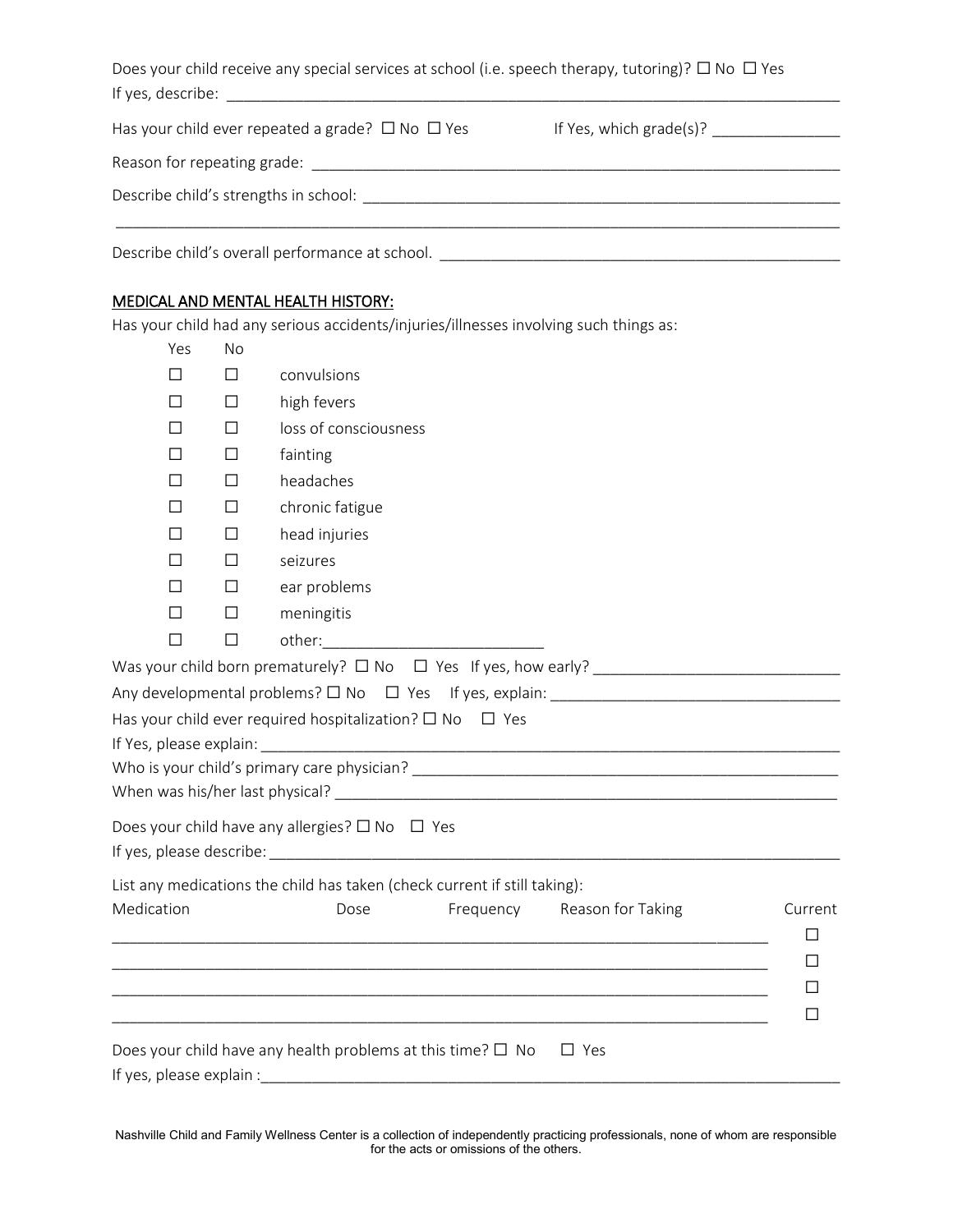Has your child ever been evaluated by a psychologist privately or through the school system?

# ☐ No ☐ Yes

If yes, when, and by whom?

What do you remember of the results/recommendations? (Please bring a copy to the evaluation if you have these results)

\_\_\_\_\_\_\_\_\_\_\_\_\_\_\_\_\_\_\_\_\_\_\_\_\_\_\_\_\_\_\_\_\_\_\_\_\_\_\_\_\_\_\_\_\_\_\_\_\_\_\_\_\_\_\_\_\_\_\_\_\_\_\_\_\_\_\_\_\_\_\_\_\_\_\_\_\_\_ \_\_\_\_\_\_\_\_\_\_\_\_\_\_\_\_\_\_\_\_\_\_\_\_\_\_\_\_\_\_\_\_\_\_\_\_\_\_\_\_\_\_\_\_\_\_\_\_\_\_\_\_\_\_\_\_\_\_\_\_\_\_\_\_\_\_\_\_\_\_\_\_\_\_\_\_\_\_

List any psychiatric diagnosis your child has been given including the child's age at diagnosis and who made the diagnosis:

\_\_\_\_\_\_\_\_\_\_\_\_\_\_\_\_\_\_\_\_\_\_\_\_\_\_\_\_\_\_\_\_\_\_\_\_\_\_\_\_\_\_\_\_\_\_\_\_\_\_\_\_\_\_\_\_\_\_\_\_\_\_\_\_\_\_\_\_\_\_\_\_\_\_\_\_\_\_\_\_\_\_\_\_\_ \_\_\_\_\_\_\_\_\_\_\_\_\_\_\_\_\_\_\_\_\_\_\_\_\_\_\_\_\_\_\_\_\_\_\_\_\_\_\_\_\_\_\_\_\_\_\_\_\_\_\_\_\_\_\_\_\_\_\_\_\_\_\_\_\_\_\_\_\_\_\_\_\_\_\_\_\_\_\_\_\_\_\_\_\_ \_\_\_\_\_\_\_\_\_\_\_\_\_\_\_\_\_\_\_\_\_\_\_\_\_\_\_\_\_\_\_\_\_\_\_\_\_\_\_\_\_\_\_\_\_\_\_\_\_\_\_\_\_\_\_\_\_\_\_\_\_\_\_\_\_\_\_\_\_\_\_\_\_\_\_\_\_\_\_\_\_\_\_\_\_

Diagnosis **Diagnosis** Age of Diagnosis Person who made diagnosis

Has your child previously seen a therapist or psychiatrist?  $\Box$  No  $\Box$  Yes If yes, list any therapy or counseling the child has participated in (check current if still attending): Name of Therapist or Psychiatrist **Ages When Attended** Reason Current

|                          | Has your child ever had any psychiatric hospitalizations? $\Box$ No $\Box$ Yes |                                                                  |
|--------------------------|--------------------------------------------------------------------------------|------------------------------------------------------------------|
| If yes, please list any: |                                                                                |                                                                  |
| Name of Hospital         |                                                                                | Age at Hospitalization Length of Stay Reason for Hospitalization |

Does the child or child's family (include siblings, parents, grandparent, aunts, uncles, and cousins) have a history of (check all that apply and indicate relationship to family member where applicable): Child Family

\_\_\_\_\_\_\_\_\_\_\_\_\_\_\_\_\_\_ \_\_\_\_\_\_\_\_\_\_\_\_\_\_\_\_\_\_ \_\_\_\_\_\_\_\_\_\_\_\_ \_\_\_\_\_\_\_\_\_\_\_\_\_\_\_\_\_\_\_\_\_\_\_\_\_\_\_\_\_\_\_\_ \_\_\_\_\_\_\_\_\_\_\_\_\_\_\_\_\_\_ \_\_\_\_\_\_\_\_\_\_\_\_\_\_\_\_\_\_ \_\_\_\_\_\_\_\_\_\_\_\_ \_\_\_\_\_\_\_\_\_\_\_\_\_\_\_\_\_\_\_\_\_\_\_\_\_\_\_\_\_\_\_\_

|  | $\Box$ $\Box$ $\Box$ Asthma, other lung problems<br><br><br><br><br><br><br><br><br><br><br><br><br><br><br><br><br><br><br><br><br><br><br><br><br><br> |
|--|----------------------------------------------------------------------------------------------------------------------------------------------------------|
|  |                                                                                                                                                          |
|  |                                                                                                                                                          |
|  |                                                                                                                                                          |
|  |                                                                                                                                                          |
|  |                                                                                                                                                          |
|  |                                                                                                                                                          |
|  |                                                                                                                                                          |
|  |                                                                                                                                                          |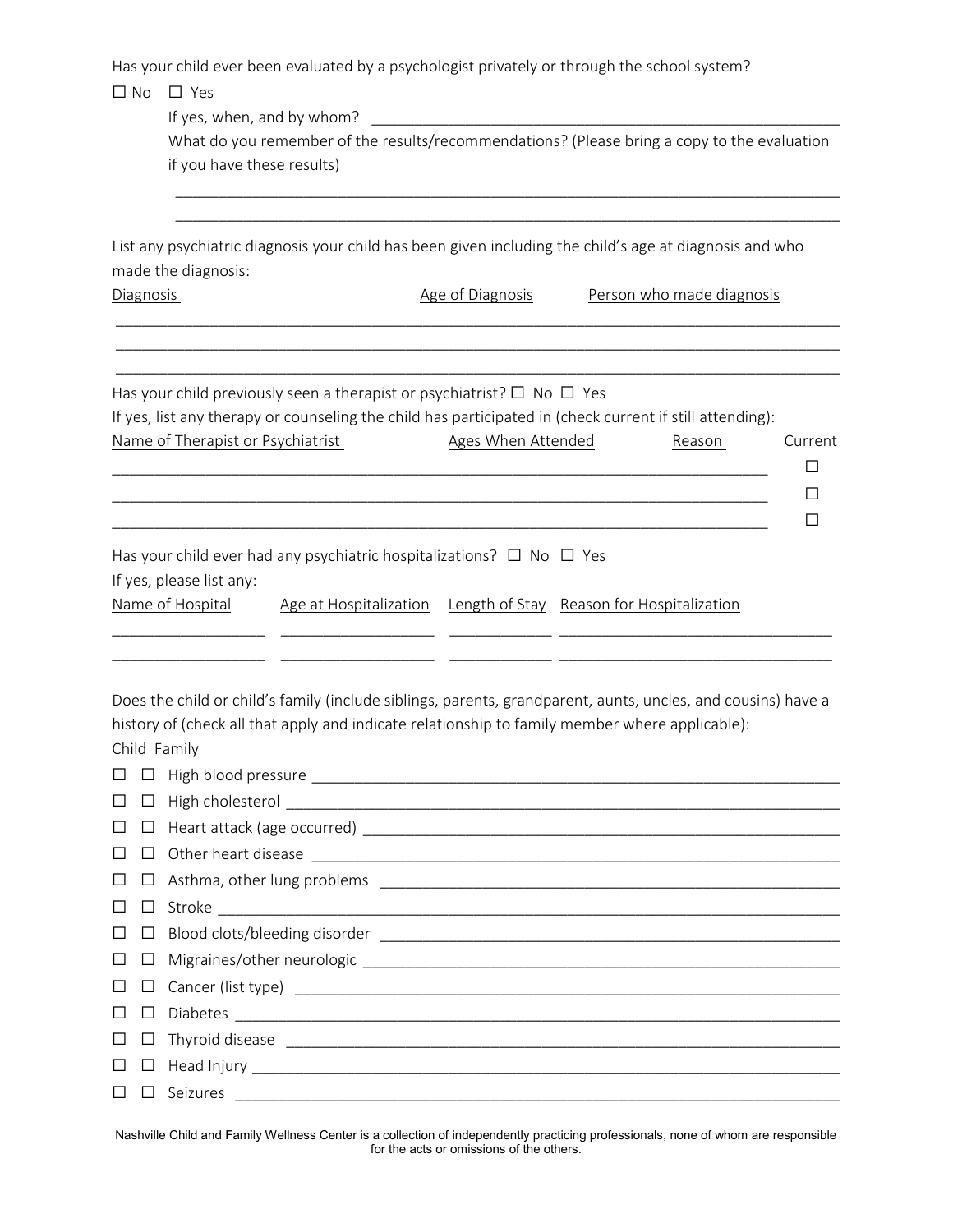|         | $\Box$ |                                               |
|---------|--------|-----------------------------------------------|
| $\Box$  |        |                                               |
| $\perp$ | $\Box$ |                                               |
|         | ⊔      |                                               |
| $\perp$ |        |                                               |
|         |        |                                               |
|         |        |                                               |
|         |        |                                               |
|         |        |                                               |
|         |        | $\Box \text{ Physical Abuse } \_\_\_\_\_\_\_$ |
|         |        |                                               |
|         | $\Box$ |                                               |
|         | $\Box$ |                                               |
|         |        |                                               |
|         |        |                                               |
|         | $\Box$ |                                               |
|         |        |                                               |
|         |        |                                               |
|         |        | Explain any items that were checked:          |

List any major life stressors (e.g., death of family member, unemployment, major accident, house fire, crime victim, etc.) that your family has faced during the child's life and include child's age:

\_\_\_\_\_\_\_\_\_\_\_\_\_\_\_\_\_\_\_\_\_\_\_\_\_\_\_\_\_\_\_\_\_\_\_\_\_\_\_\_\_\_\_\_\_\_\_\_\_\_\_\_\_\_\_\_\_\_\_\_\_\_\_\_\_\_\_\_\_\_\_\_\_\_\_\_\_\_\_\_\_\_\_\_\_ \_\_\_\_\_\_\_\_\_\_\_\_\_\_\_\_\_\_\_\_\_\_\_\_\_\_\_\_\_\_\_\_\_\_\_\_\_\_\_\_\_\_\_\_\_\_\_\_\_\_\_\_\_\_\_\_\_\_\_\_\_\_\_\_\_\_\_\_\_\_\_\_\_\_\_\_\_\_\_\_\_\_\_\_\_

Does your child or anyone in your family have any past or current legal issues or concerns? □ No □ Yes If yes, please explain:

\_\_\_\_\_\_\_\_\_\_\_\_\_\_\_\_\_\_\_\_\_\_\_\_\_\_\_\_\_\_\_\_\_\_\_\_\_\_\_\_\_\_\_\_\_\_\_\_\_\_\_\_\_\_\_\_\_\_\_\_\_\_\_\_\_\_\_\_\_\_\_\_\_\_\_\_\_\_\_\_\_\_\_\_\_ \_\_\_\_\_\_\_\_\_\_\_\_\_\_\_\_\_\_\_\_\_\_\_\_\_\_\_\_\_\_\_\_\_\_\_\_\_\_\_\_\_\_\_\_\_\_\_\_\_\_\_\_\_\_\_\_\_\_\_\_\_\_\_\_\_\_\_\_\_\_\_\_\_\_\_\_\_\_\_\_\_\_\_\_\_

## SPEECH/LANGUAGE SECTION

Do you have trouble finding the exact words to say when speaking or writing?

 $\Box$  No  $\Box$  Yes If yes, how early?

Is it hard for you to follow complex directions?

 $\Box$  No  $\Box$  Yes If yes, how early?

Is it difficult for you to keep information in your memory long enough to complete a task? (i.e. a math problem, shopping list)

 $\Box$  No  $\Box$  Yes If yes, how early?

Do you have difficulty understanding jokes, humor, and figurative language?

 $\Box$  No  $\Box$  Yes If yes, how early?

Do you have difficulty interacting with others like starting a conversation, maintaining a conversation or ending a conversation?

 $\Box$  No  $\Box$  Yes If yes, how early?